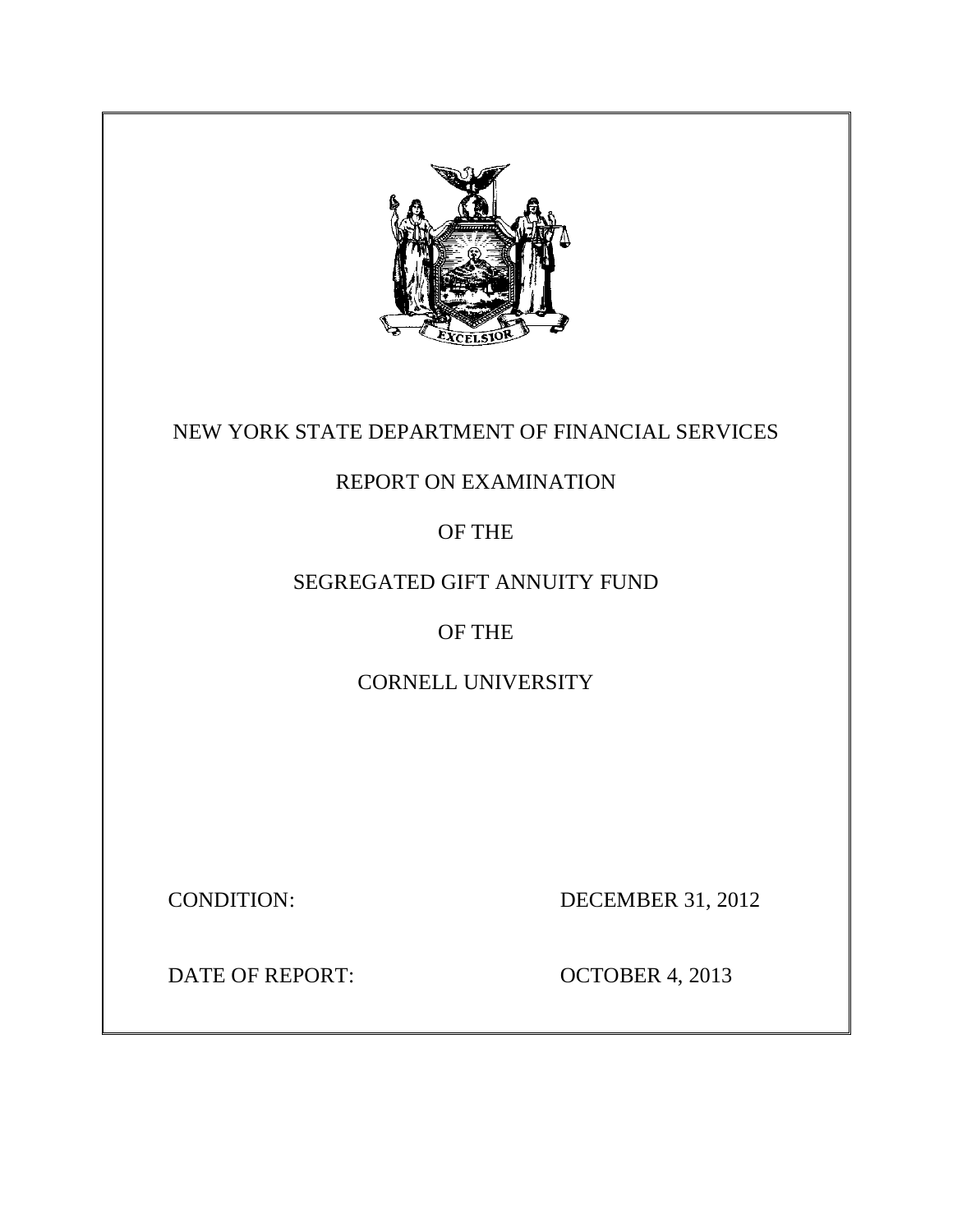### NEW YORK STATE DEPARTMENT OF FINANCIAL SERVICES

## REPORT ON EXAMINATION

### OF THE

### SEGREGATED GIFT ANNUITY FUND

### OF THE

### CORNELL UNIVERSITY

### AS OF

### DECEMBER 31, 2012

DATE OF REPORT:  $OCTOBER\ 4, 2013$ 

**EXAMINER:** 

KINGS ANKRAH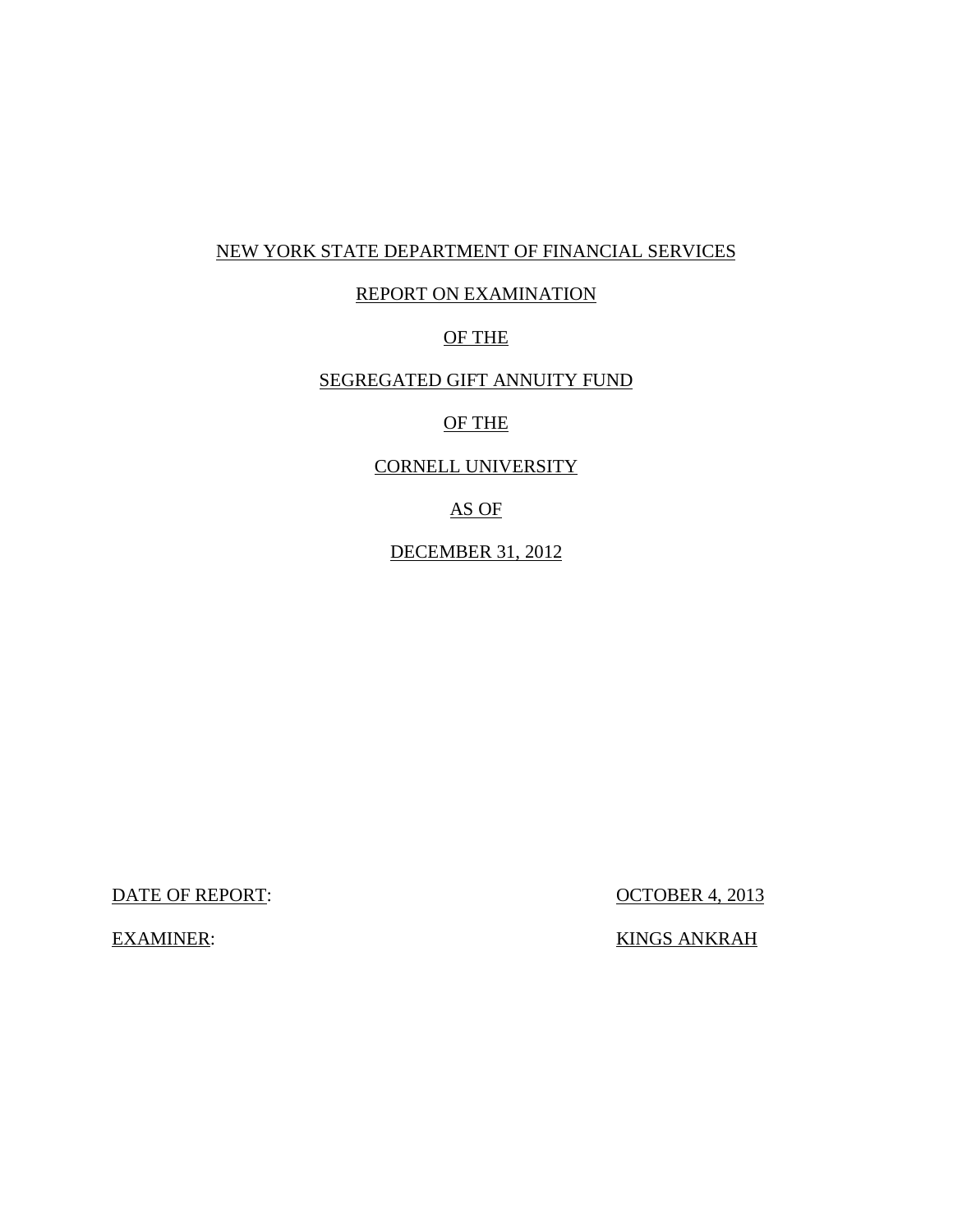### TABLE OF CONTENTS

| ITEM |                                   | PAGE NO.       |
|------|-----------------------------------|----------------|
| 1.   | Executive summary                 | 2              |
| 2.   | Scope of examination              | $\overline{2}$ |
| 3.   | Description of Fund               | 3              |
| 4.   | Significant financial information | 4              |
| 5.   | Treatment of annuitants           | 5              |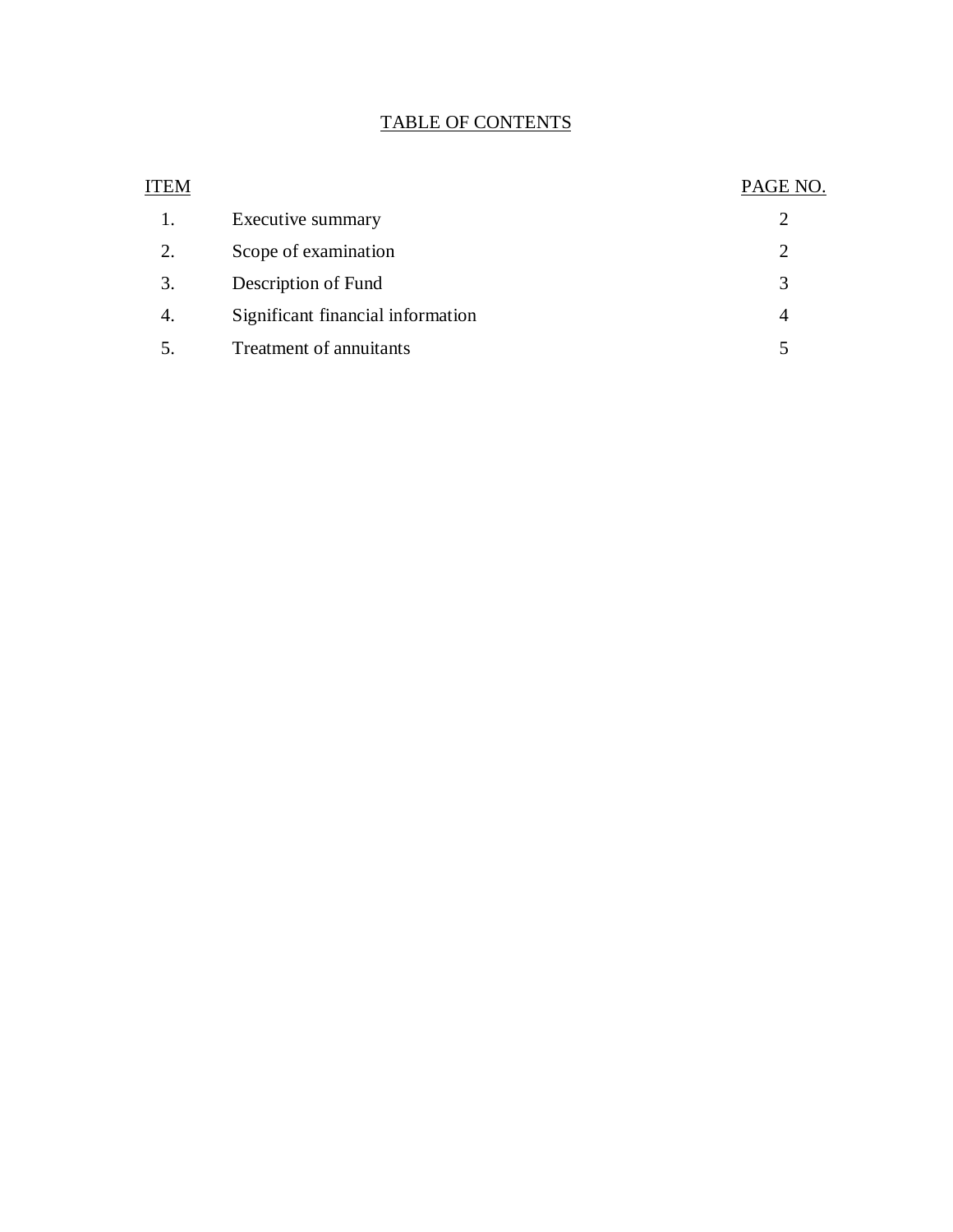

# NEW YORK STATE DEPARTMENT<sub>of</sub><br>FINANCIAL SERVICES

Andrew M. Cuomo<br>Governor

Anthony J. Albanese Acting Superintendent

October 30, 2015

 Honorable Anthony J. Albanese Acting Superintendent of Financial Services New York, New York 10004

Sir:

 2013 and annexed hereto, an examination has been made into the condition and affairs of the Segregated Gift Annuity Fund of the Cornell University, hereinafter referred to as "the Fund." The Fund's home office is located at 130 East Seneca Street, Suite 400, Ithaca, New York 14850. In accordance with instructions contained in Appointment No. 30922, dated March 18,

 Wherever "Department" appears in this report, it refers to the New York State Department of Financial Services.

The report indicating the results of this examination is respectfully submitted.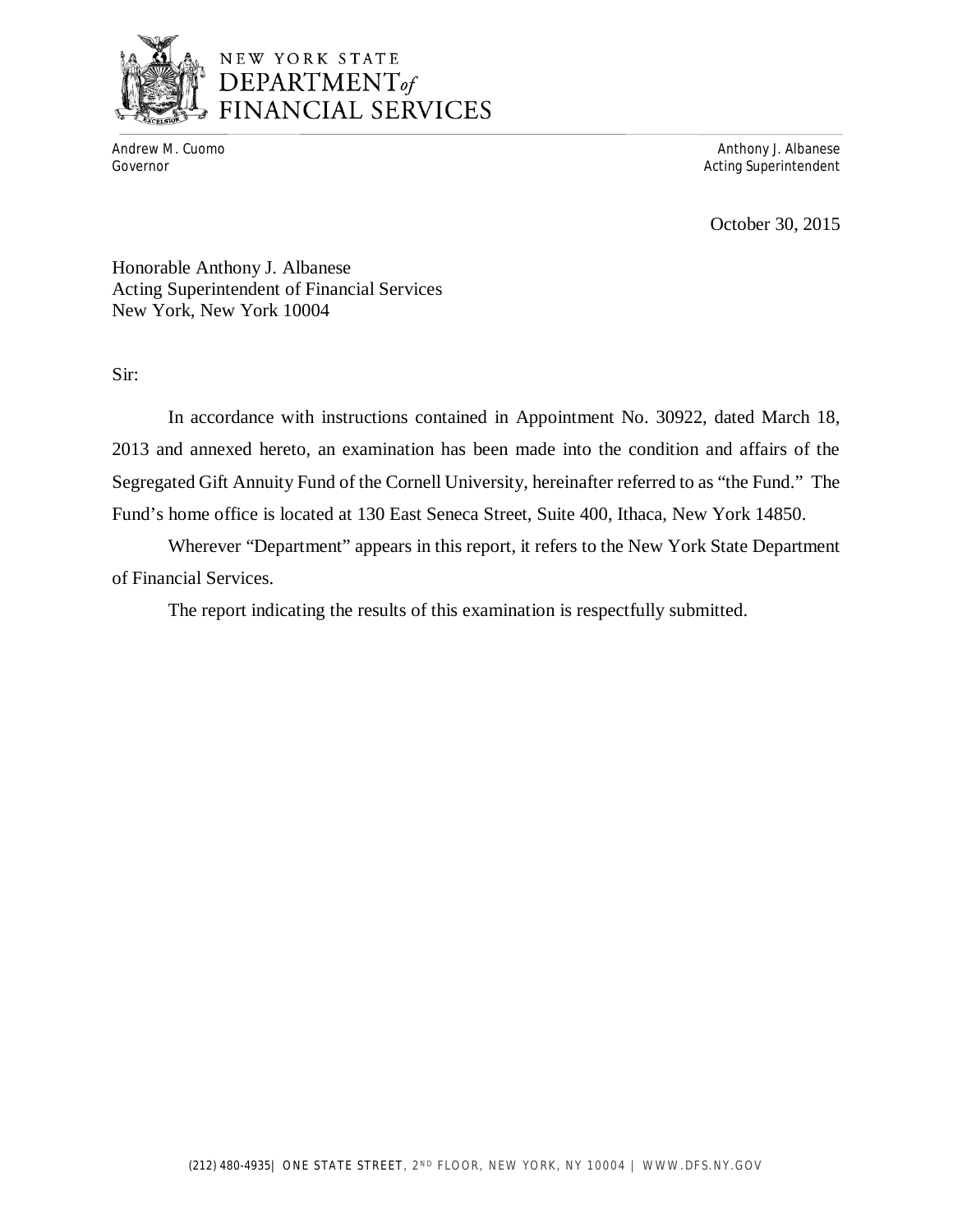### 1. EXECUTIVE SUMMARY

 materially affected the Fund's financial condition as presented in its financial statements contained in the December 31, 2012 filed annual statement. (See item 4 of this report) The examiner's review of a sample of transactions did not reveal any differences which

 instances which deviated from the New York Insurance Law, Department regulations and circular letters and the operating rules of the Fund. (See item 5 of this report) The examiner's review of the Fund's treatment of annuitants did not reveal significant

### 2. SCOPE OF EXAMINATION

 the period from January 1, 2008 through December 31, 2012. As necessary, the examiner reviewed transactions occurring subsequent to December 31, 2012 but prior to the date of this report (i.e., the completion date of the examination). The prior examination was conducted as of December 31, 2007. This examination covers

 to determine whether the Fund's filed 2012 annual statement fairly presents its financial condition. The examiner reviewed the Fund's income and disbursements necessary to accomplish such verification. The examiner reviewed the prior report on examination which did not contain any violations, recommendations or comments. The examination comprised a verification of assets and liabilities as of December 31, 2012

 matters which involve departure from laws, regulations, or rules or which require explanation or This report on examination is confined to financial statements and comments on those description.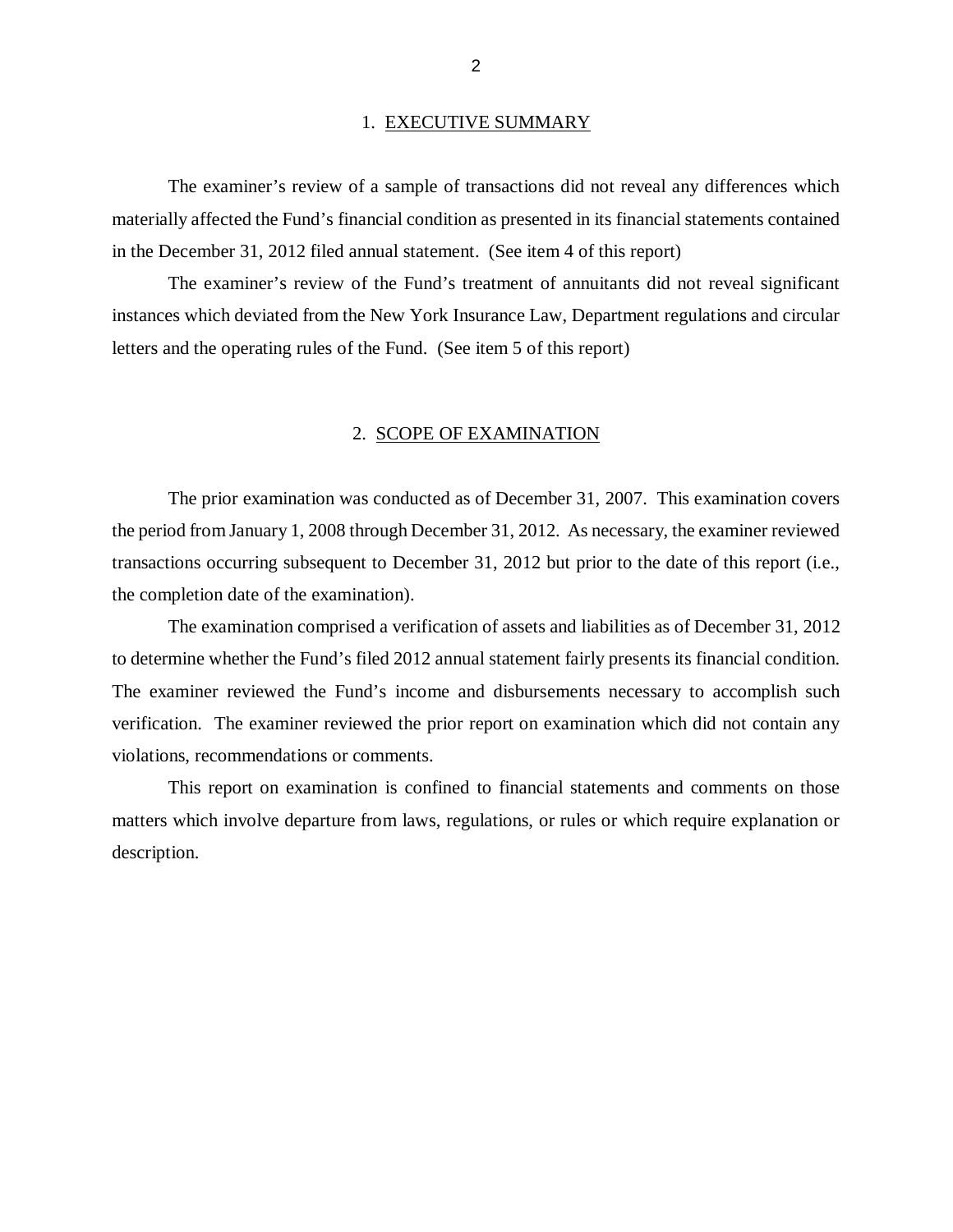### 3. DESCRIPTION OF FUND

 Cornell University ("the Fund") is organized to discover, preserve, promote and disseminate knowledge through education. Under the provisions of its by-laws, the organization is permitted to issue gift annuity agreements and it has done so since 1991. A special permit was granted to the organization by the Department on June 22, 1993, authorizing it to issue gift annuity agreements as specified in Section 1110 of the New York Insurance Law.

The Fund administers the issuing and maintenance of all annuity agreements.

 Bank of New York Mellon Corporation ("BNY Mellon") is the Fund's custodian and investment manager. The Fund has outsourced the accounting, record keeping, tax preparation and administration of annuity agreements to BNY Mellon.

 The management of the organization and the Fund and all of its affairs and property are entrusted to a board of trustees. The number of trustees is limited to 64 regular voting trustees. As of December 31, 2012, the board consisted of 64 trustees. The trustees elect a chairperson, one or more vice chairpersons and a president. The nomination and election procedures of the trustees and their terms of office are set by the by-laws.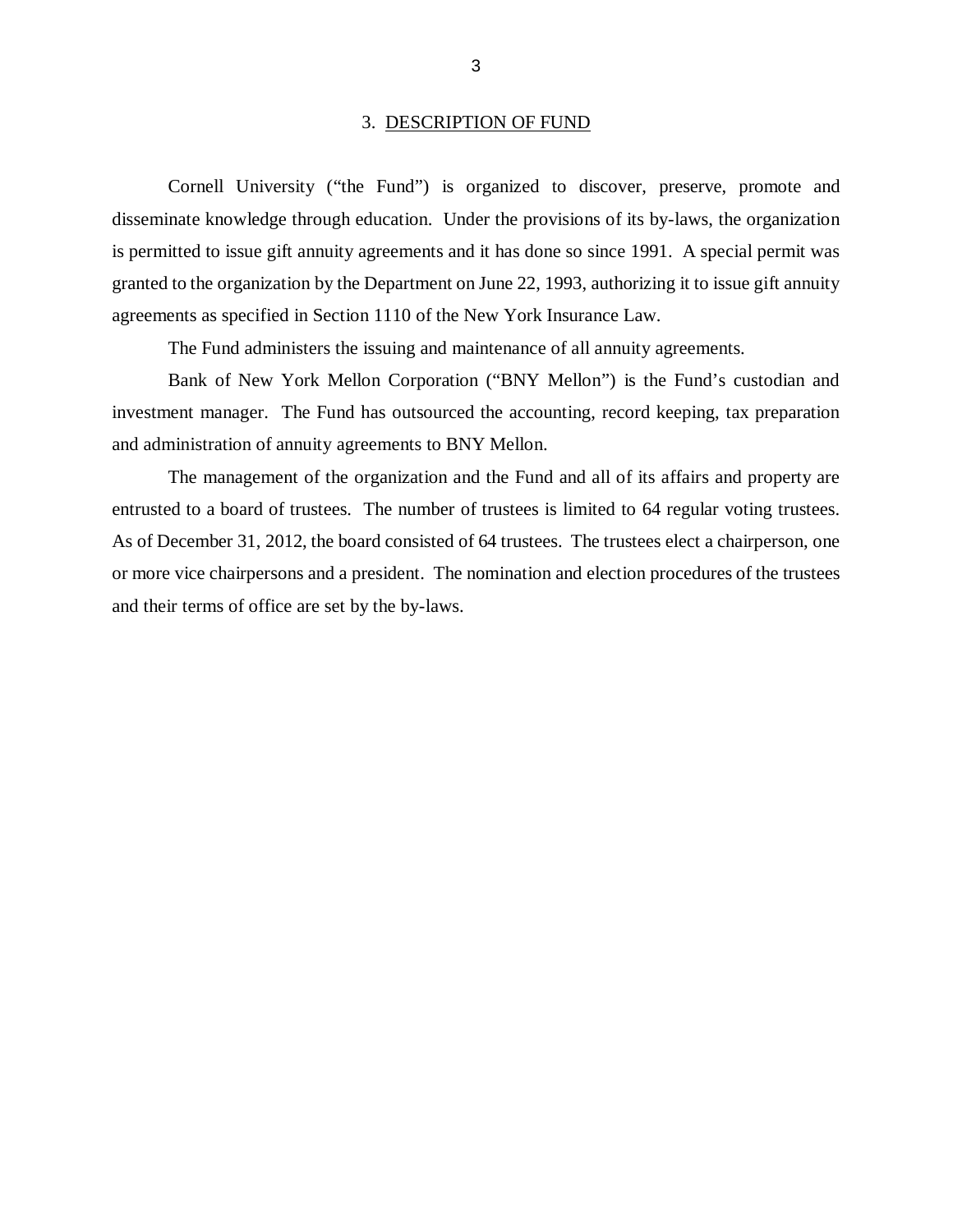### 4. SIGNIFICANT FINANCIAL INFORMATION

The following table indicates the Fund's financial growth (decline) during the period under review:

|                                                                             | December 31,<br>2007      | December 31,<br>2012     | Increase<br>(Decrease)        |
|-----------------------------------------------------------------------------|---------------------------|--------------------------|-------------------------------|
| Admitted assets                                                             | \$66,214,421              | \$58,930,103             | \$(7,284,318)                 |
| Liabilities                                                                 | \$37,517,416              | \$46,945,715             | \$9,428,299                   |
| Minimum required surplus<br>Unassigned funds (surplus)                      | \$3,751,742<br>24,945,263 | \$4,694,572<br>7,289,817 | \$<br>942,830<br>(17,655,446) |
| Total surplus                                                               | \$28,697,005              | \$11,984,388             | \$(16,712,617)                |
| Total liabilities and surplus<br>Note: Any differences are due to rounding. | \$66,214,421              | \$58,930,103             | \$(7,284,318)                 |

 The decrease in assets and surplus is due to the significant realized losses in the market value of common stocks in 2008.

 The increase in liabilities and surplus reflects an increase in the total number of annuities in force. Annuities increased from 524 with annual payment amounts of \$4,318,174 as of December 31, 2007 to a total of 641 with annual payment amounts of \$5,095,880 as of December 31, 2012.

 The Fund's admitted assets, as of December 31, 2012, were mainly invested in common stocks (96.28%).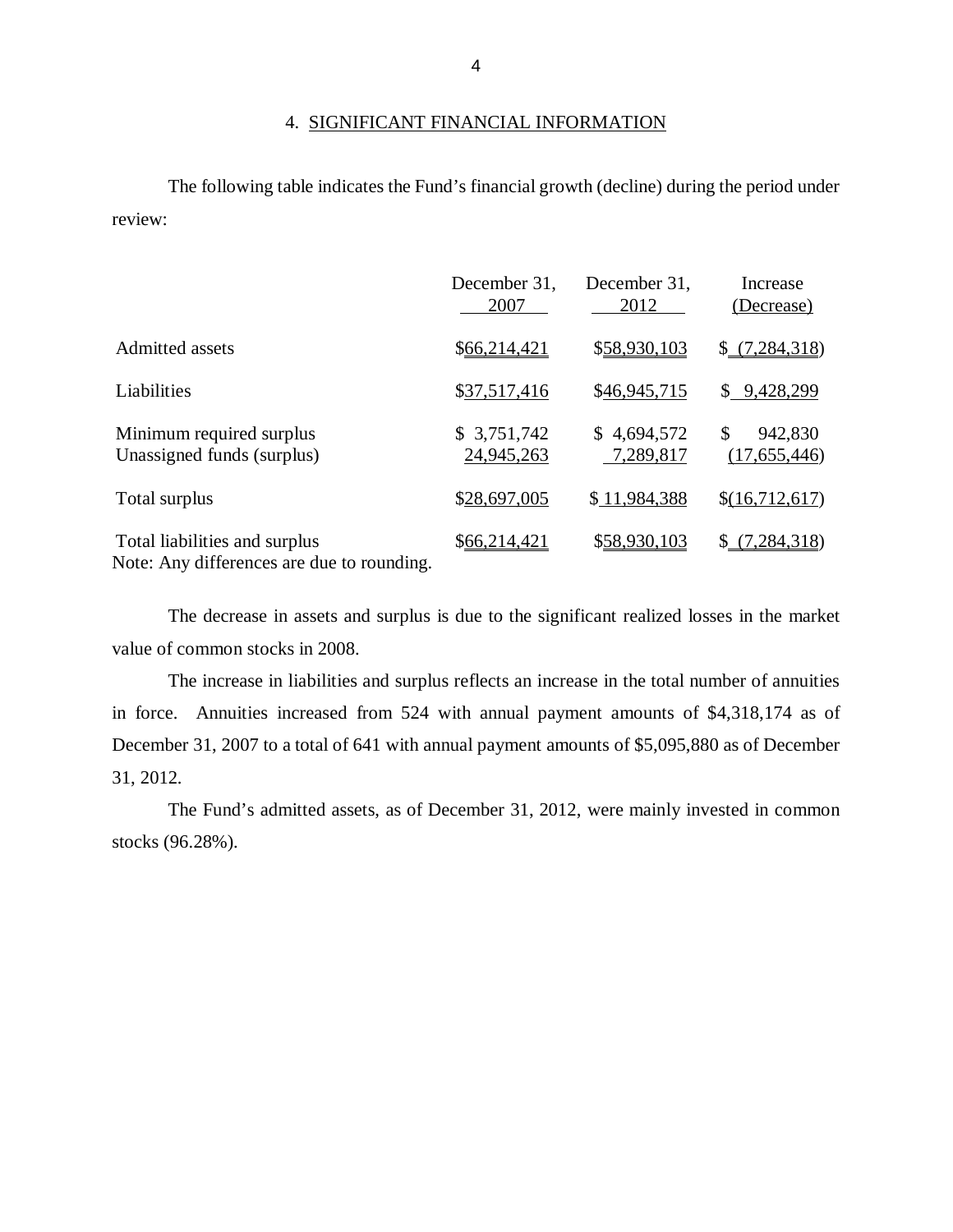### 5. TREATMENT OF ANNUITANTS

<span id="page-7-0"></span> treated fairly and in accordance with the provisions of the annuity agreements. The examination also consisted of a review of the various controls involved, a check of the accuracy of the computations and the tracing of accounting data to the books of account. Based upon the sample reviewed, no significant findings were noted. The examiner reviewed a sample of annuity files to determine whether the annuitants were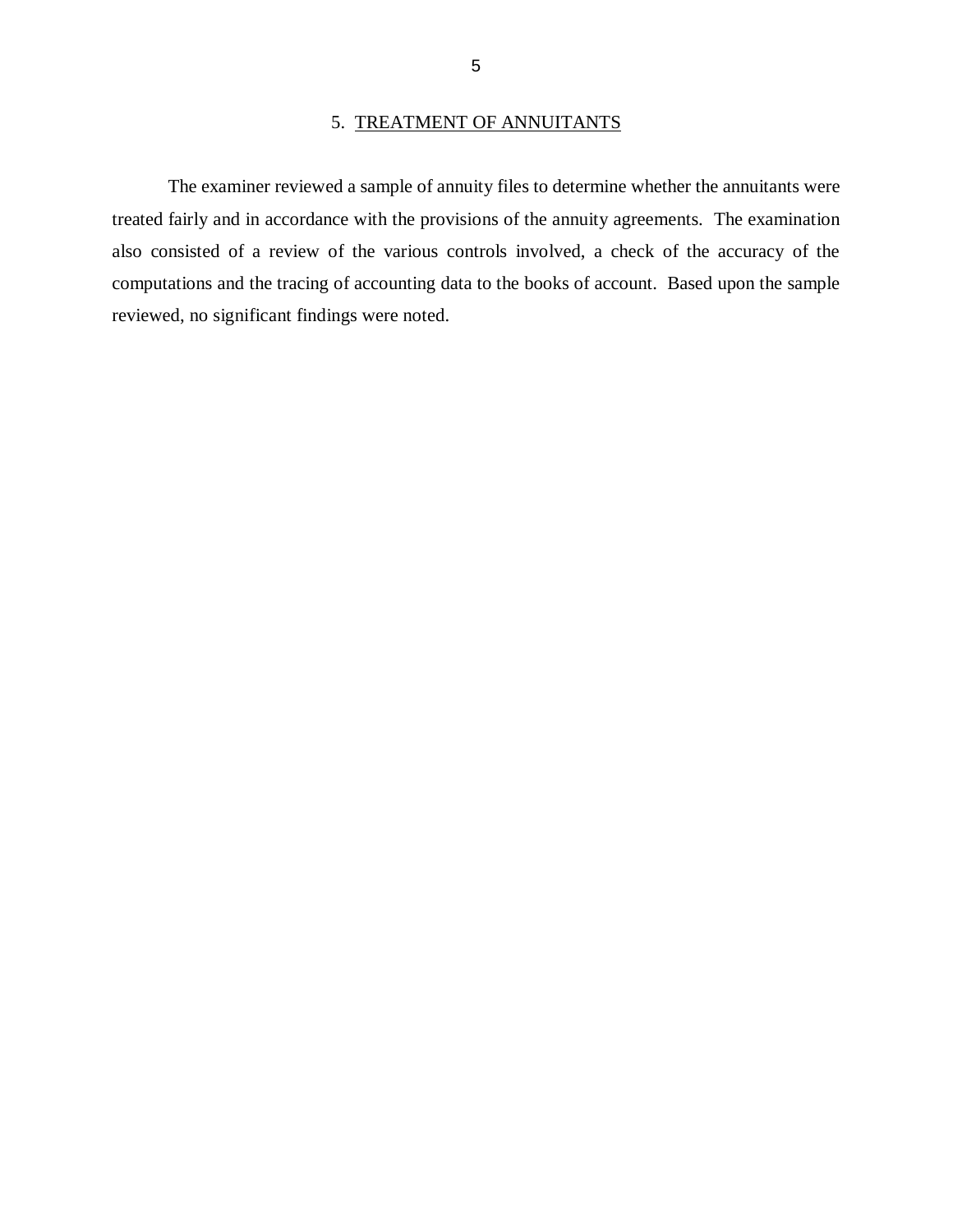Respectfully submitted,

 $\sqrt{s/2}$ 

 Insurance Examiner Kings Ankrah,

STATE OF NEW YORK ) COUNTY OF NEW YORK )  $)$ SS:

KINGS ANKRAH, being duly sworn, deposes and says that the foregoing report, subscribed by him, is true to the best of his knowledge and belief.

 $\frac{|s|}{s}$ 

Kings Ankrah

Subscribed and sworn to before me

this day of